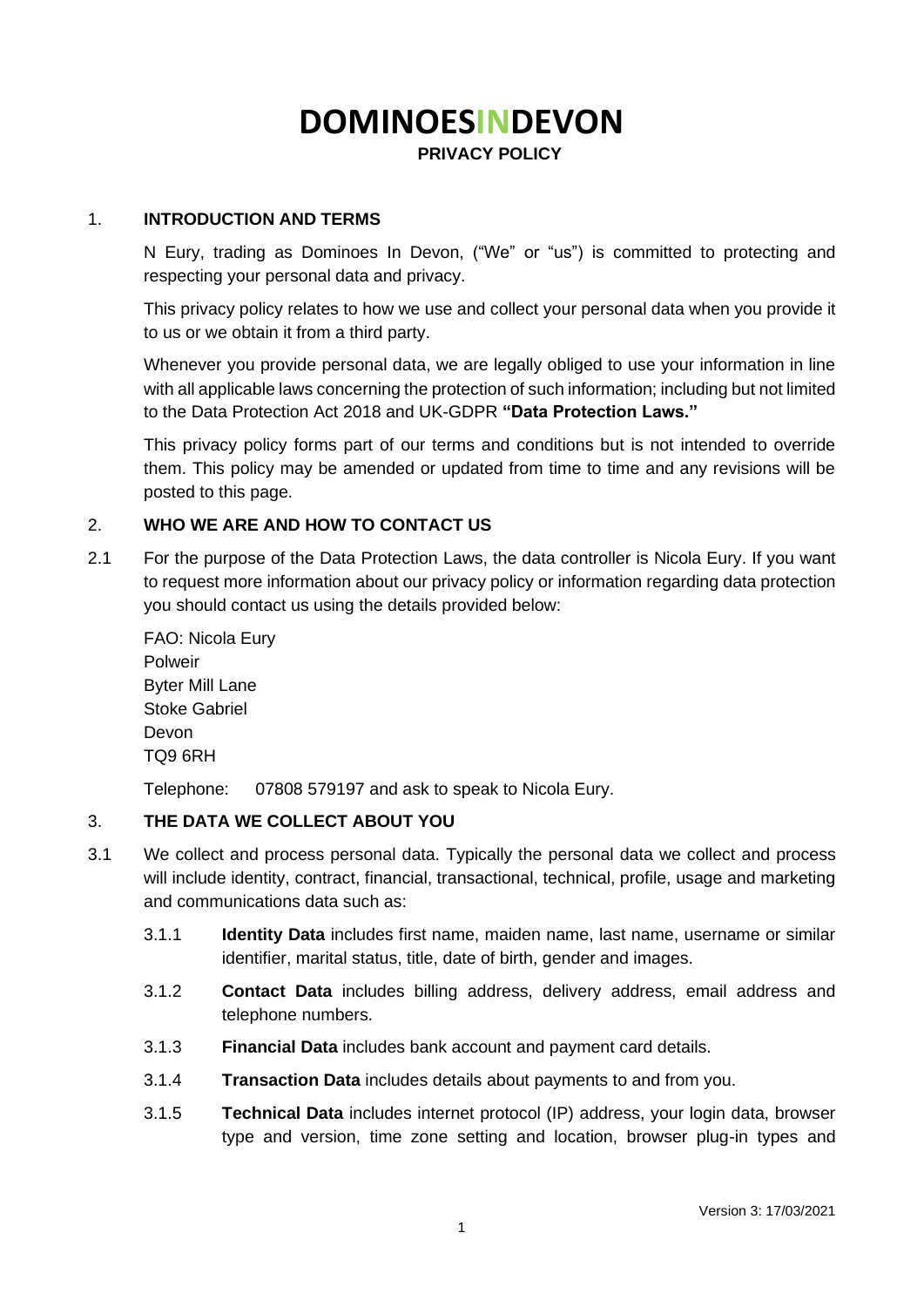versions, operating system and platform, and other technology on the devices you use to access this website.

- 3.1.6 **Profile Data** includes your username and password, purchases or orders made by you, your interests, preferences, feedback and survey responses.
- 3.1.7 **Usage Data** includes information about how you use our website and services.
- 3.1.8 **Marketing and Communications** data includes your preferences in receiving marketing from us and our third parties and your communication preferences.

Please note that we may collect and/or process other personal data from time to time.

- 3.2 We also collect, use and share aggregated data, such as statistical or demographic data for any purpose. Aggregated data could be derived from your personal data, but is not considered to be personal data in law as it will not directly or indirectly reveal your identity. For example, we may aggregate your usage data to calculate a percentage of users accessing a specific feature of our services. However, if we combine or connect your aggregated data with your personal data so that it can directly or indirectly identify you, we treat the combined data as personal data which will be used solely in accordance with this policy.
- 3.3 We do not collect the following special categories of personal data about you: details about your race or ethnicity, religious or philosophical beliefs, sex life, sexual orientation, political opinions, trade union membership, information about your health and genetic and biometric data. Nor do we collect any information about criminal convictions and offences.
- 3.4 We only collect data from you directly or via third parties (see the section *Third Parties* below).

# 4. **IF YOU FAIL TO PROVIDE PERSONAL DATA**

Where we need to collect personal data by law, or under the terms of a contract we have with you, and you fail to provide that data when requested, we may not be able to perform the contract we have or are trying to enter into with you (for example, to provide you with our services). In this case, we may have to cancel your booking you have with us but we will notify you if this is the case at the time.

## 5. **HOW YOUR DATA WILL BE USED**

- 5.1 We use information held about you to:
	- 5.1.1 carry out our obligations arising from any contracts entered into between you and us and provide our services;
	- 5.1.2 carry out feedback and research on our services; and
	- 5.1.3 notify you about changes to our services.
- 5.2 We never sell your data to third parties or allow third parties to contact you without your permission.
- 5.3 We share your data with third parties where there is a legal obligation for us to do so or we have identified a valid lawful basis as set out in the table below (please also see clause 7 below, lawful basis). We may process your personal data without your knowledge or consent where this is required or permitted by law.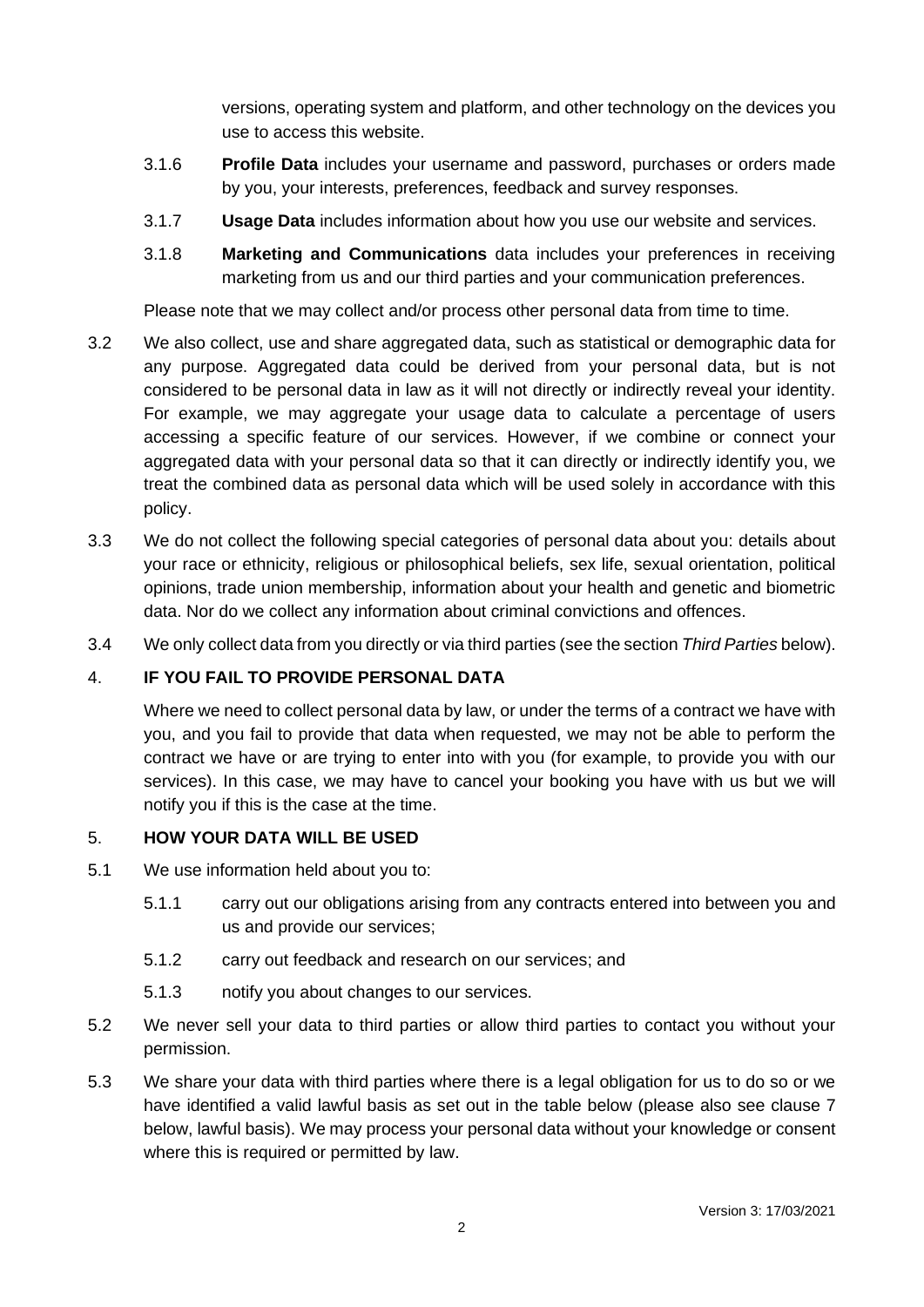- 5.4 You can ask us or third parties to stop sending you marketing messages at any time by following the opt-out links on any marketing message sent to you.
- 5.5 We have set out below in a table format, a description of all the ways we plan to use your personal data, and which of the lawful bases we rely on to do so. We have also identified what our legitimate interests are where appropriate. Note that we may process your personal data based on different lawful bases depending on the specific purpose for which we are using your data. Please contact us if you need details about the specific lawful basis we are relying on to process your personal data where more than one basis has been set out in the table below.

| <b>Purpose/Activity</b>                                           | Type of data                    | <b>Lawful basis</b>                                                    |
|-------------------------------------------------------------------|---------------------------------|------------------------------------------------------------------------|
| To register you as a new                                          | Identity                        | Performance of a contract with                                         |
| user and customer                                                 | Contact                         | you                                                                    |
| To process and deliver                                            | Identity                        | Performance of a contract with                                         |
| your order including:                                             | Contact                         | you                                                                    |
| Manage payments, fees<br>and charges                              | Financial                       | Legitimate interests (to recover<br>debts due to us)                   |
| Collect<br>and<br>recover                                         | Transaction                     |                                                                        |
| money owed to us                                                  | Marketing and<br>Communications |                                                                        |
| To<br>manage<br>our                                               | <b>Identity</b>                 | Performance of a contract with                                         |
| relationship<br>with<br>you<br>which will include:                | Contact                         | you                                                                    |
|                                                                   | Profile                         | Legitimate interests (to keep our                                      |
| Notifying<br>about<br>you<br>changes to our terms or              | Marketing and                   | records updated and to study<br>how customers use our services)        |
| privacy policy                                                    | Communications                  |                                                                        |
| Asking you to leave a<br>review or take a survey                  |                                 |                                                                        |
| To enable you to partake                                          | Identity                        | Performance of a contract with                                         |
| prize<br>draw,<br>in.<br>a<br>competition or complete a<br>survey | Contact                         | you                                                                    |
|                                                                   | Profile                         | Legitimate interests (to study<br>how customers use our services,      |
|                                                                   | Usage                           | to develop them and grow our                                           |
|                                                                   | Marketing and                   | business)                                                              |
|                                                                   | Communications                  |                                                                        |
| To administer and protect                                         | Identity                        | Legitimate interests (for running                                      |
| our business, this website<br>(including troubleshooting,         | Contact                         | business,<br>provision<br>our<br>0f<br>administration and IT services, |
| analysis,<br>testing,<br>data                                     | Technical                       | network security, to prevent fraud                                     |
| maintenance,<br>system                                            |                                 | and in the context of a business                                       |
| reporting<br>support,<br>and                                      |                                 |                                                                        |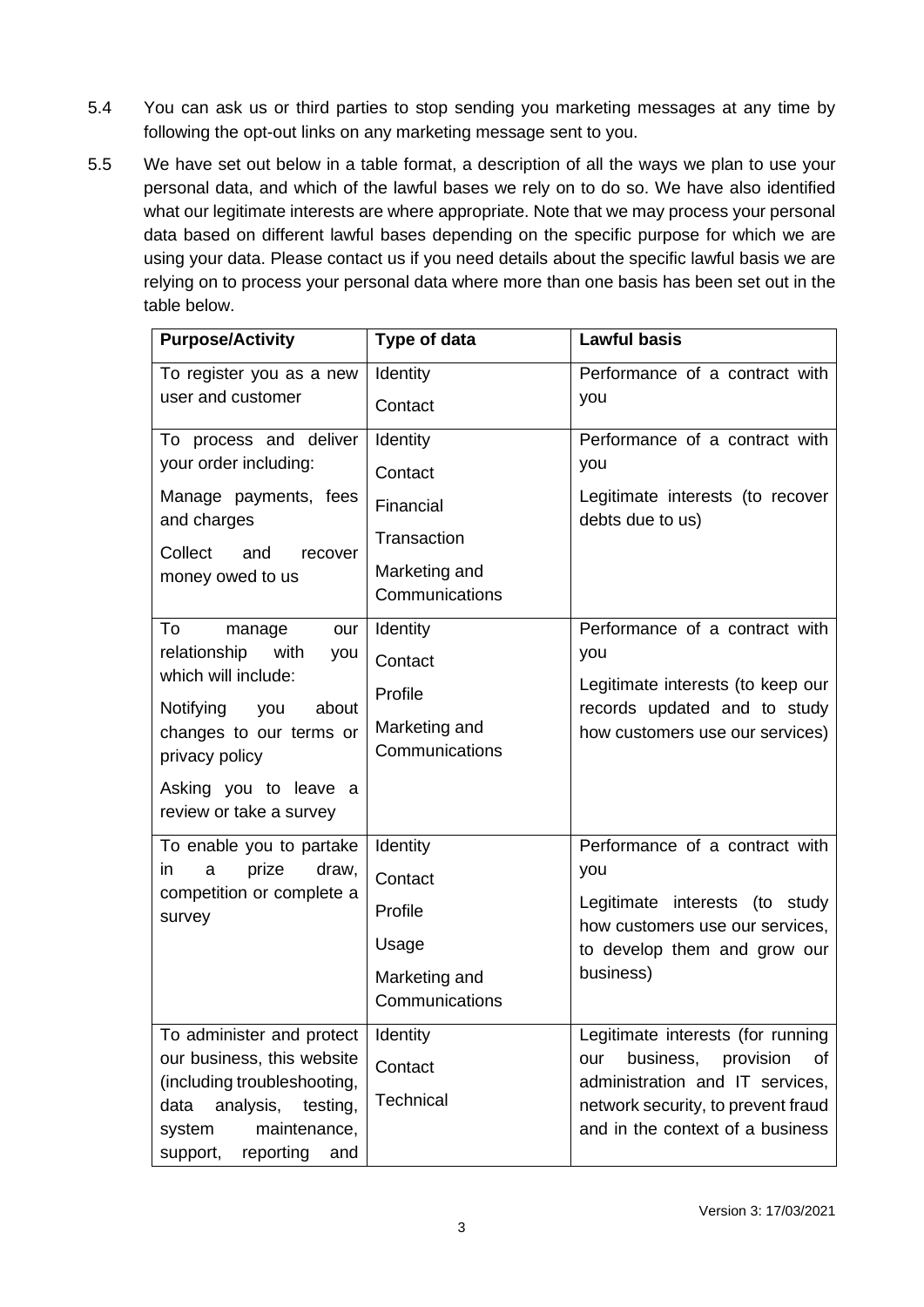| hosting of data) and our<br>mobile application.                                                                                                                                                      |                                                                                                | reorganisation<br>group<br><b>or</b><br>restructuring exercise)                                                                                                                             |
|------------------------------------------------------------------------------------------------------------------------------------------------------------------------------------------------------|------------------------------------------------------------------------------------------------|---------------------------------------------------------------------------------------------------------------------------------------------------------------------------------------------|
| deliver<br>relevant<br>To<br>mobile<br>website<br>and<br>application content and<br>advertisements to you and<br>measure or understand<br>the effectiveness of the<br>advertising we serve to<br>you | Identity<br>Contact<br>Profile<br>Usage<br>Marketing and<br>Communications<br><b>Technical</b> | Legitimate interests (to study<br>how customers use our services,<br>to develop them, to grow our<br>business and to inform our<br>marketing strategy)                                      |
| To use data analytics to<br>website,<br>improve<br>our<br>mobile<br>application,<br>products/services,<br>marketing,<br>customer<br>relationships<br>and<br>experiences                              | Technical<br>Usage                                                                             | Legitimate interests (to define<br>types of customers for our<br>services, to keep our website<br>updated and relevant, to develop<br>our business and to inform our<br>marketing strategy) |
| To make suggestions and<br>recommendations to you<br>about goods or services<br>that may be of interest to<br>you                                                                                    | Identity<br>Contact<br><b>Technical</b><br>Usage<br>Profile<br>Marketing and<br>Communications | Legitimate interests (to develop<br>services<br>and<br>our<br>grow<br>our<br>business)                                                                                                      |

# 6. **LAWFUL BASIS FOR PROCESSING**

- 6.1 We only process your data (which may include providing it to a third party) where we have identified a valid lawful basis to do so. These are as follows:
	- 6.1.1 **Contractual obligation** Where processing is necessary to comply with our obligations arising out of a contract, for example, where you have made a booking with us we will use the personal data you provide to fulfil our contractual obligations e.g. taking payment, providing the accommodation to you.
	- 6.1.2 **Legitimate Interest**  Where we use legitimate interests we will record our decision on making this decision. We rely on legitimate interest where processing of the data we hold on you does not, in our opinion, affect your rights or freedoms and is proportionate to our interests e.g. keeping you up to date with our latest offers or obtaining your feedback on our service.
	- 6.1.3 **Consent** We will seek to obtain your consent to process your data outside our contractual obligations (see above) unless we have identified a Legitimate Interest (see above).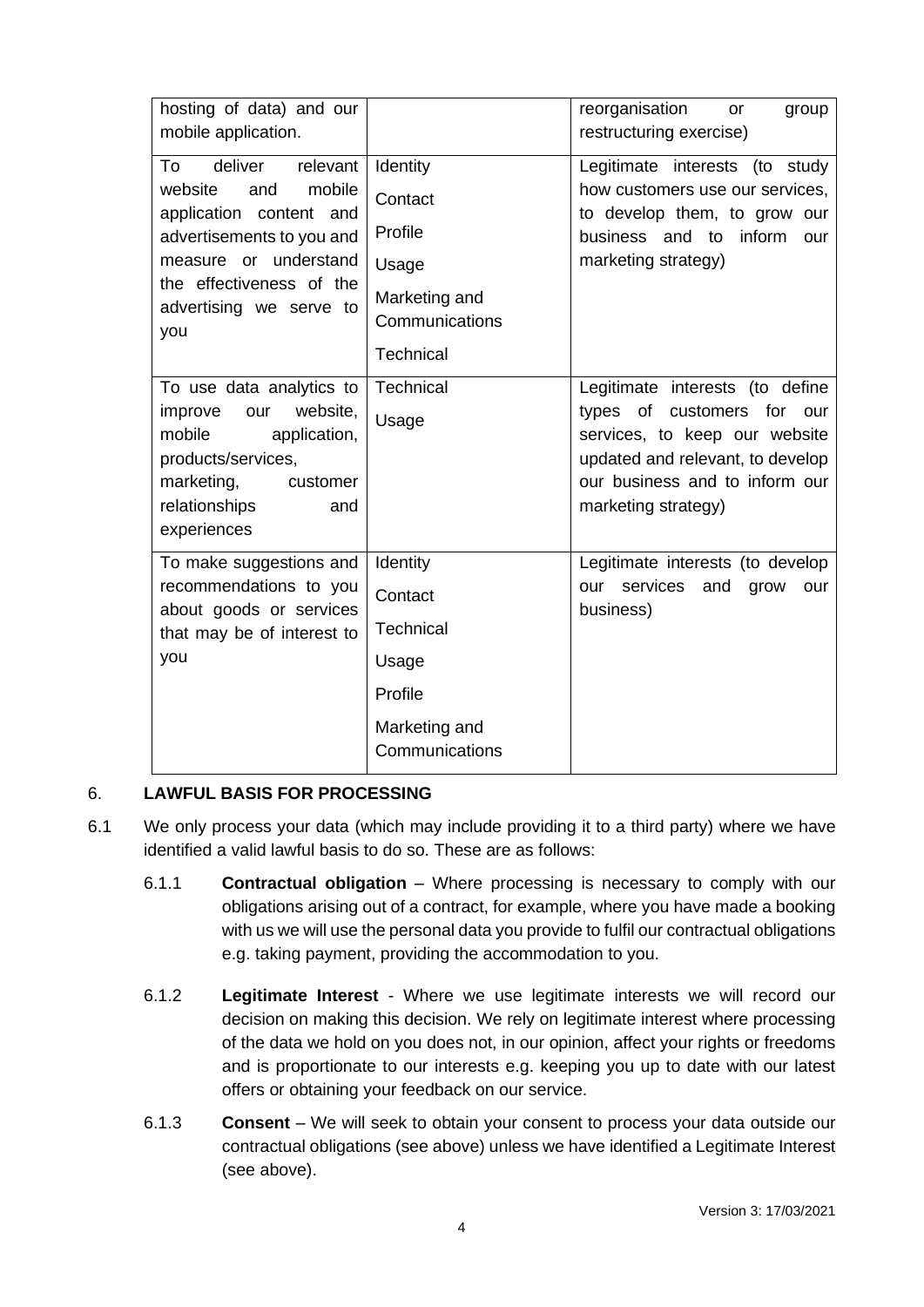# 7. **THIRD PARTIES AND SHARING INFORMATION**

- 7.1 We will keep your information within the organisation except where disclosure is required or permitted by law or when we use third party service providers (data processors) to supply and support our services to you. We have contracts in place with our data processors. This means that they cannot do anything with your personal data unless we have instructed them to do so. They will not share your personal data with any organisation apart from us. They will hold it securely and retain it for the period we instruct.
- 7.2 Please see below the list which sets out the categories of recipients of personal data.

| SERVICE PROVIDERS WHO MAY RECEIVE YOUR PERSONAL DATA |
|------------------------------------------------------|
| <b>CCTV</b>                                          |
| <b>IT Support Services</b>                           |
| <b>Email Provider</b>                                |
| Secure document disposal service                     |
| Banks                                                |
| Online payment providers                             |
| <i>Insurers</i>                                      |
| Accountants                                          |
| <b>Solicitors</b>                                    |
| Feedback aggregators and collectors                  |

7.3 In addition third parties may provide us with personal data and they should only do so where the law allows them to.

# 8. **WHERE YOUR DATA IS HELD**

Your data is stored by us and our processors in the UK, EEA or in a country where an adequacy decision has been made.

# 9. **APPLICATIONS TO WORK FOR US**

If you apply to work for us (directly or indirectly) in any role we may receive data about you from third parties. In addition, we will keep the details of your application and any additional information provided to us by you or others during your application so that we can keep you informed of future opportunities that you may be interested in. If you do not wish for us to keep your details for this reason, please let us know by contacting us using the details provided in this policy.

## 10. **DATA RETENTION**

Our data retention policy is dictated by the Data Protection Laws and is available for inspection by submitting a written request using the contact details provided in this policy.

## 11. **YOUR RIGHTS**

11.1 Under the Data Protection Laws your rights are: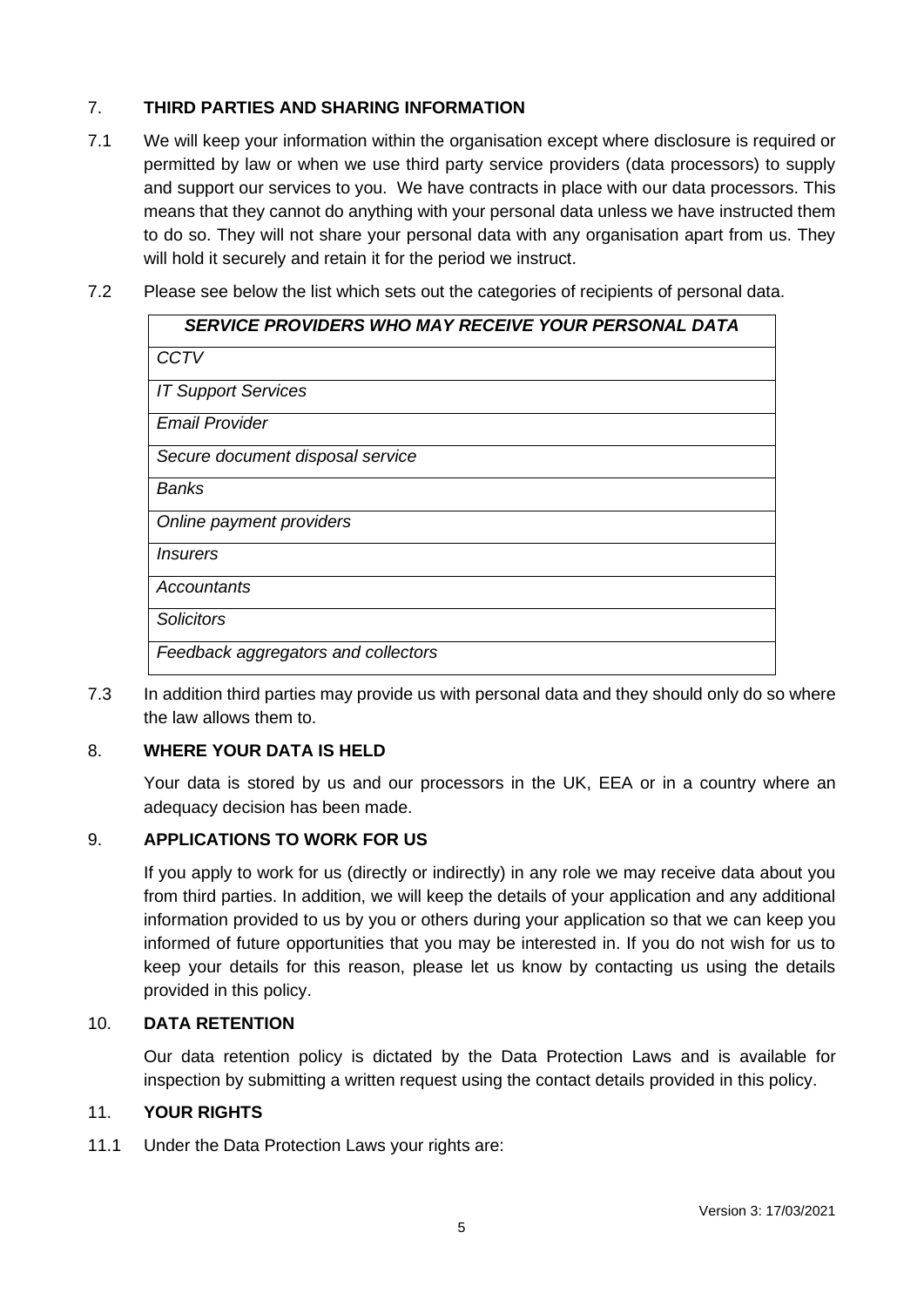- 11.1.1 **To be informed** We must make this privacy policy (sometimes referred to as a privacy notice) available with the emphasis on transparency over how we process your data.
- 11.1.2 **Access** You are entitled to find out what details we may hold about you and why. We strive to be as open as we can be in terms of giving people access to their personal data. Individuals can find out if we hold any of their Personal Data by making a formal request under the Data Protection Laws. Such requests should be in writing to the contact details provided in this policy. If we do not hold information about you we will confirm this in writing at the earliest opportunity. If we do hold your personal data we will respond in writing within one calendar month of your request (where that request was submitted in accordance with this policy). The information we supply will:
	- (a) confirm that your data is being processed;
	- (b) verify the lawfulness and the purpose of the processing;
	- (c) confirm the categories of personal data being processed;
	- (d) confirm the type of recipient to whom the personal data have been or will be disclosed; and
	- (e) let you have a copy of the data in format we deem suitable or as reasonably required by you.
- 11.1.3 **Rectification** We are obliged to correct or update your details. We will correct or update your data without delay provided you make the request in writing to the contact details provided in this policy, clearly specifying which data is incorrect or out of date.
- 11.1.4 **Erasure** This is also known as the request to be forgotten. Under Data Protection Laws you have the right to erasure under specific circumstances. A request for your personal data to be deleted will be decided on a case by case basis and should be submitted in writing to the contact details provided in this policy.
- 11.1.5 **Restrict processing** You have the right to 'block' or suppress the processing by us of your personal data.
- 11.1.6 **Portability** You have the right to obtain and reuse your personal data that you have provided to us.
- 11.1.7 **Object** You have the right to object to us processing your data in relation to direct marketing and or profiling.
- 11.1.8 **Rights in relation to automated decision making and profiling** We do not use automatic decision making or profiling.
- 11.2 Please note that you may need to provide identification in order to prove who you are if you wish to invoke any of your rights as provided by the Data Protection Laws and as summarised above.
- 11.3 If you agree, we will try to deal with your request informally, for example by providing you with the specific information you need over the telephone.